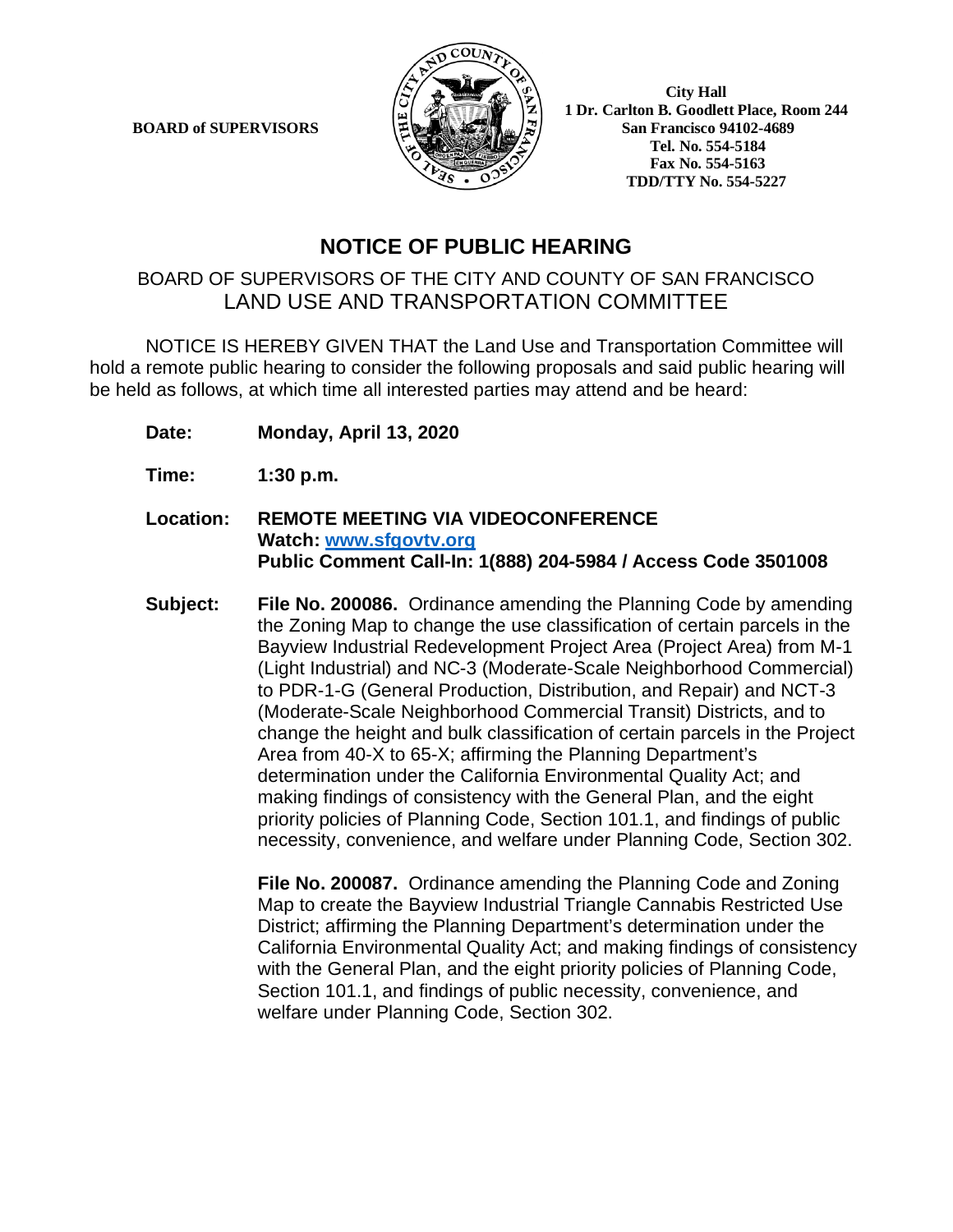Land Use and Transportation Committee File Nos. 200086 and 200087 Page 2

In accordance with Governor Gavin Newsom's statewide order for all residents to "Stay at Home" - and the numerous preceding local and state proclamations, orders and supplemental directions - aggressive directives have been issued to slow down and reduce the spread of the COVID-19 virus. On March 17, 2020, the Board of Supervisors authorized their Board and Committee meetings to convene remotely and allow for remote public comment; therefore, Board of Supervisors meetings that are held through videoconferencing will allow remote public comment. Visit the SFGovTV website (www.sfgovtv.org) to stream the live meetings or watch them on demand.

### **PUBLIC COMMENT CALL-IN**

(888) 204-5984 / Access Code: 3501008

As the COVID-19 disease progresses, please visit the Board's website regularly to be updated on the current situation as it affects the legislative process and the Board of Supervisors.

Persons are encouraged to submit written comments electronically to Erica Major, Land Use and Transportation Committee Clerk, at [Erica.Major@sfgov.org.](mailto:Erica.Major@sfgov.org) These comments will be made part of the official public record in these matters and shall be brought to the attention of the members of the Committee. Information relating to these matters can be found in the Legislative Research Center at sfgov.legistar.com/legislation. Meeting agenda information relating to these matters will be available for public review on Friday, April 10, 2020.

Angela Calvillo, Clerk of the Board

DATED/PUBLISHED/POSTED: April 3, 2020